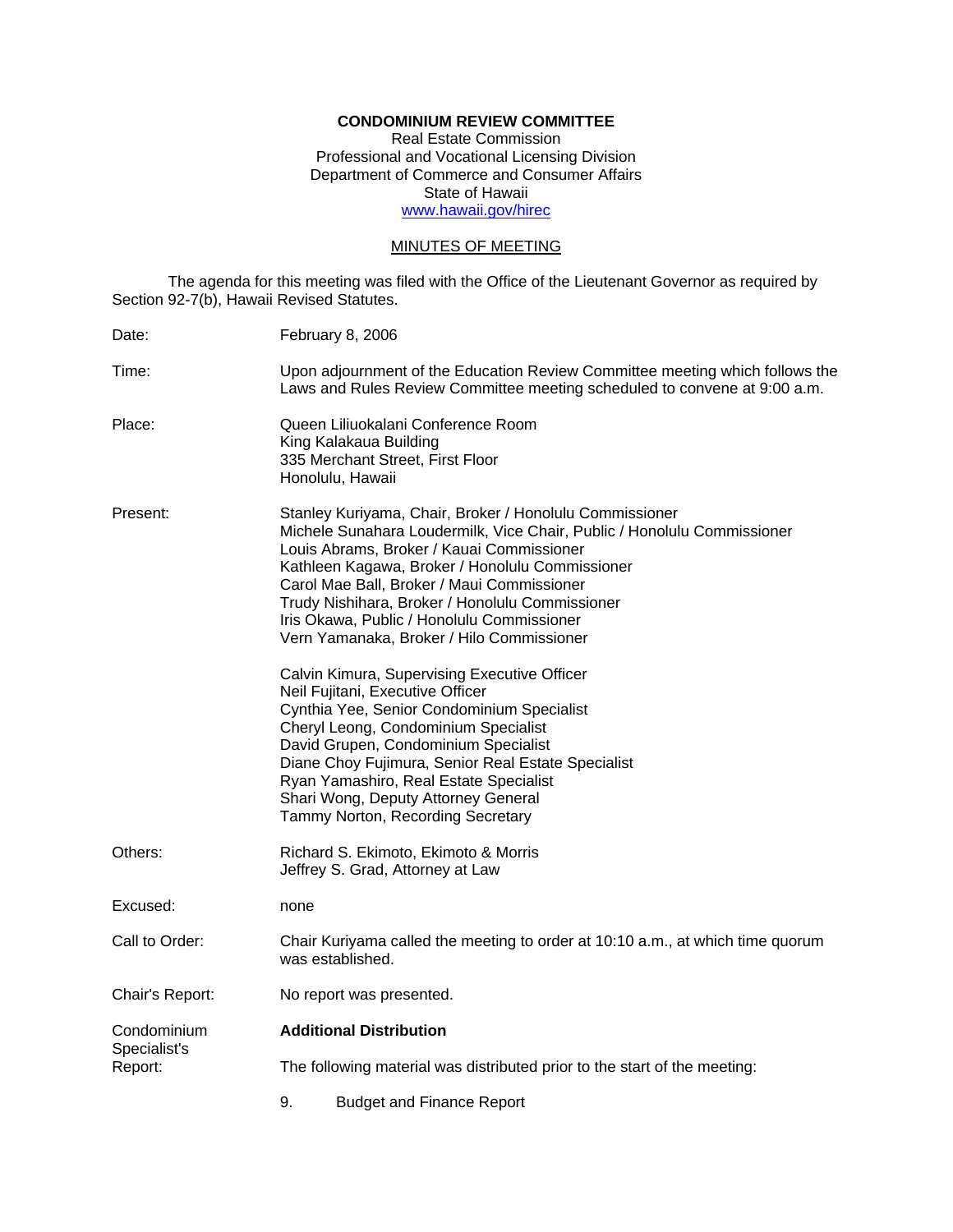Minutes: Upon a motion by Commissioner Yamanaka, seconded by Commissioner Abrams, it was voted on and unanimously carried to accept the minutes of the January 11, 2006 Condominium Review Committee meeting as circulated.

## Condominium **AOAO Registrations**

Governance and

Management: Specialist Grupen reported that as of January 31, 2006, 1,496 AOAOs have successfully registered.

### **Mediation and Arbitration**

Specialist Yee reported that the contracts for mediation services were mailed to the selected vendors and staff is awaiting the return of the signed contracts for further processing.

## **Condominium Seminars and Symposium**

Commissioner Loudermilk reported that she met with CAI Hawaii representatives who have agreed to move forward with the contract process. The Commission will again do an RFP for a new contract effective July 1, 2006 and look into a new fee schedule. To date the Commission has not received back a signed contract from CAI Hawaii.

Specialist Yee reported that HCAAO has informed her that they are waiting receipt of the required Federal tax clearance form which form must be returned with the contract.

Deputy Attorney General Wong reported that she spoke to Milton Motooka of CAI Hawaii and that CAI Hawaii indicated it will be following through with the current offered contract but they may have ran into the same delays as HCAAO with receiving their Federal tax clearance form.

## **Condominium Related Articles**

The article entitled "what's yours is yours" from the January/February 2006 issue of *Common Ground* was distributed for informational purposes:

# **Request for Informal Non-Binding Opinion Concerning Depository of Funds of Hawaii Homeowners Associations, §514A-97(c)(1) and §514B-149(c)(1)**

Specialist Yee reported that on July 29, 2005 the Commission issued an informal non-binding interpretation on a similar request involving one of the CAB members, First National Bank of Arizona and that based on the facts then presented and outlined, First National Bank of Arizona (FNBA) was not a financial institution located in the State as required by §514A-97(c)(1), HRS. Since that decision, CAB has decided to change its operations for the State of Hawaii.

Mr. Richard Ekimoto of Ekimoto and Morris was present representing their client First National Bank of Nevada, First National Bank of Arizona, First Heritage Bank, N.A. and their business division, Community Association Banc, collectively "CAB". Mr. Ekimoto stated that he is requesting on their behalf an informal nonbinding opinion that CAB will be qualified as a financial institution located in the State whose deposits are insured by an agency of the U.S. government pursuant to HRS §514A-97(c)(1) and §514B-149(c)(1).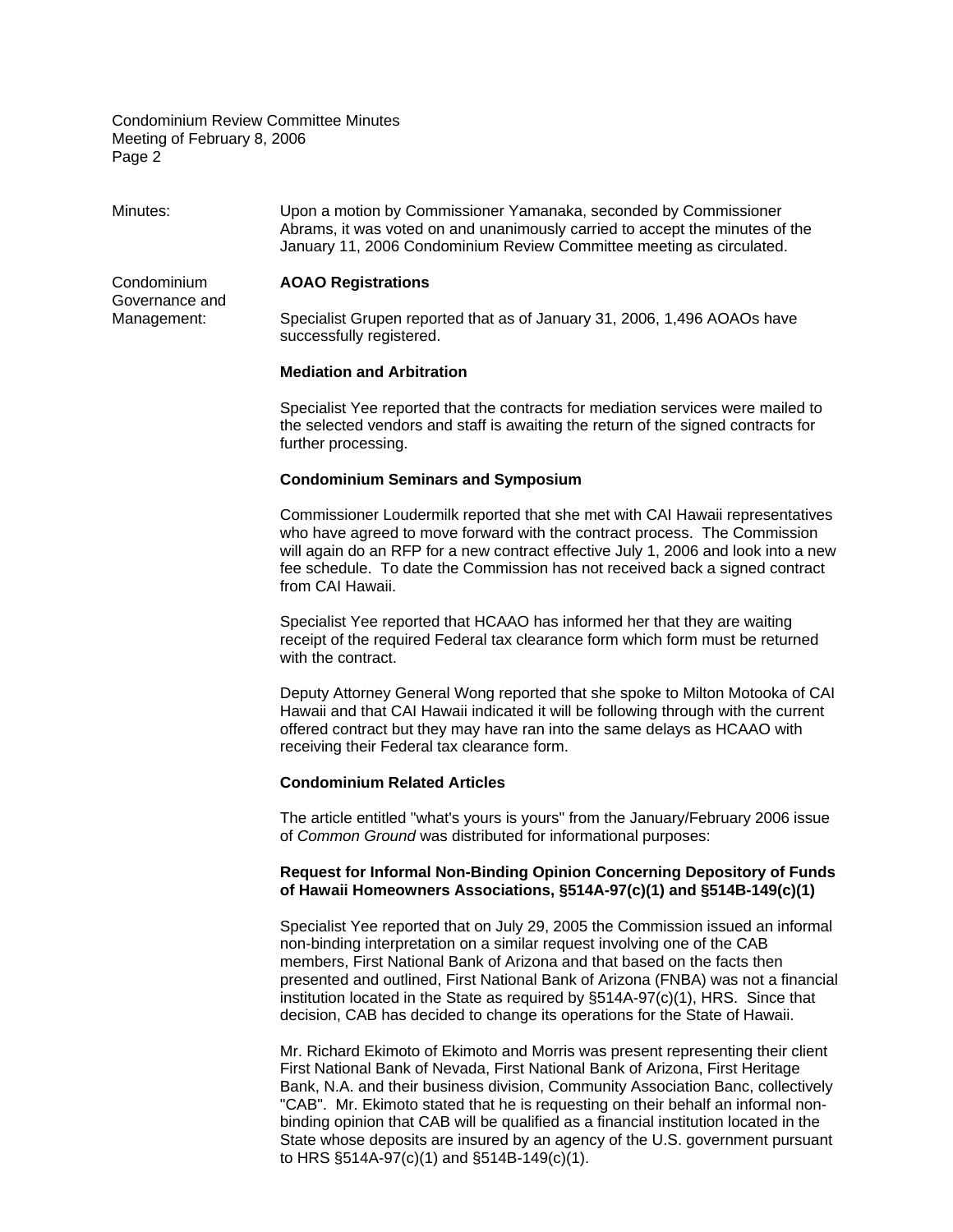> Mr. Ekimoto further reported that CAB will be located and will open a fully staffed office in the State of Hawaii. Customers will be able to review their account records and obtain personal assistance with their banking needs. CAB will also be a registered foreign corporation in the State of Hawaii. Each of its entities comprising CAB will be registering with DCCA as a foreign corporation authorized to do business and will be subject to suit and all relevant regulations of the State of Hawaii. As entities chartered by the federal government, they cannot be Hawaii corporations.

Vice Chair Loudermilk questioned the legal status of CAB.

Mr. Ekimoto replied that CAB is a division of the other banks and not a national bank of itself. FDIC insurance will be on the individual banks, not CAB. The accounts will be held by three different banks, each of which are nationally chartered banks.

Specialist Yee questioned how the banks will honor withdrawal of funds and whether there will be immediate access to the association's money.

Mr. Ekimoto replied that withdrawals will be done via wire transfers or the issuance of cashier's checks. Penalties for early withdrawals may occur and depending on the amount of the withdrawal, there may be a held time for large withdrawals.

Mr. Ekimoto also informed the committee that the Hawaii office will have full time employees and that CAB has started the search process. The three banks will be sharing the same office and staff. The banks are very similar with more than a business relationship and a common financial interest.

Commissioner Okawa questioned when the AOAO brings a check to the Hawaii office, is it then sent to a bank located somewhere else and deposited there?

Mr. Ekimoto answered in the affirmative.

Upon a motion by Commissioner Okawa, seconded by Commissioner Kagawa, it was voted on and unanimously carried to take the matter under advisement.

#### Condominium **Condominium Project Registration - Public Reports Issued**

Project

Registration: A list of those condominium projects issued effective dates during the month of January 2006 were distributed for informational purposes.

# **86-912A and 86-912B Pukui Place, CPR #5649**

Mr. Grad is responding to a letter he and his clients received regarding the Commission's intent to treat their filings as "abandoned" under section 436B-9(b), under which an agency can consider an application abandoned if materials are not submitted within two years from the last date of request by the Commission.

Mr. Grad, representing the developers of 86-912A and 86-912B Pukui Place, requested that the committee defer the issue to a future meeting if necessary as the developer has received a preliminary subdivision approval and is working on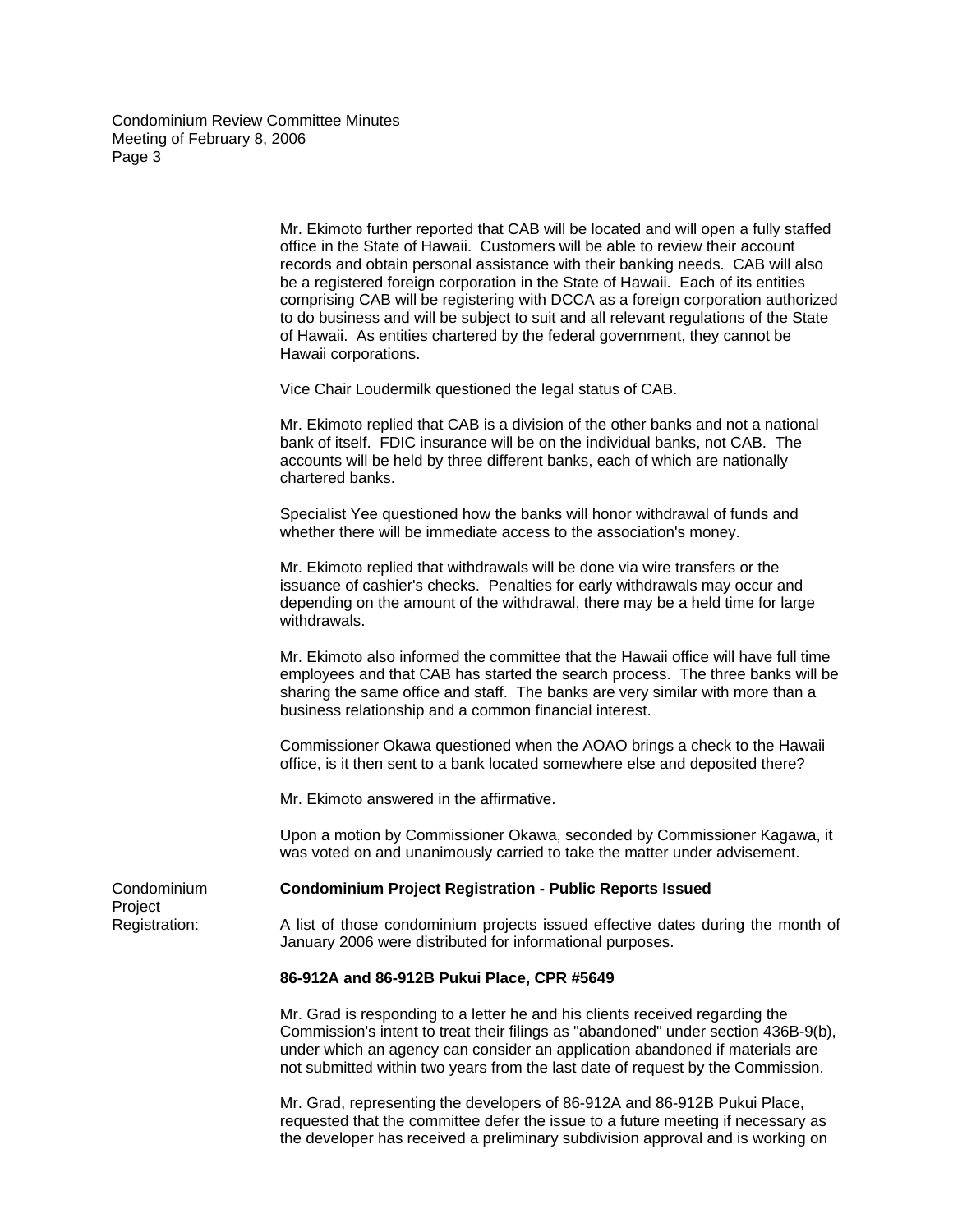> that process. Should that avenue not be viable, they will go forward with the CPR request.

Deputy Attorney General Wong stated that according to statute, an application shall be considered to be abandoned if an applicant fails to provide evidence of continued efforts to complete the process for two consecutive years.

Commission to retain the project registration application for the period and procedures prescribed in section 436B-9, HRS; start the calculation of the statutory "abandoned application period" of two consecutive years from the date of developer's letter dated December 20, 2005.

## **900 Alewa Drive Lot C**

Mr. Grad is again responding to a letter he and his clients received regarding the Commission's intent to treat their filings as "abandoned" under section 436B-9(b), under which an agency can consider an application abandoned if materials are not submitted within two years fro the last date of request by the Commission.

Specialist Leong informed the committee that this project consists of a shed, a structure housing a dwelling unit and an abandoned structure. The County letter states that the abandoned dwelling is illegal and must be removed from the setback and adjoining property or be demolished. The Commission will not issue an effective date until the structure has been removed and meets with County ordinance.

Mr. Grad informed the committee that the abandoned structure has just been removed and once the County letter is obtained it will be submitted to the Commission.

Commission to retain the project registration application for the period and procedures prescribed in section 436B-9, HRS; start the calculation of the statutory "abandoned application period" of two consecutive years from the date of developer's letter dated December 19, 2005.

# **Request for Informal Non-Binding Interpretation - Owner-Occupant No Action Request §514A-107, HRS – William C. Huyck**

Specialist Yee reported that Mr. William C. Huyck has submitted a request to the committee for a waiver to the owner occupant affidavit due to an extenuating medical condition. Mr. Huyck has also provided the committee with verification letters from his physicians.

Upon a motion by Commissioner Loudermilk, seconded by Commissioner Abrams, it was voted on and unanimously carried to recommend approval to issue an informal non-binding interpretation and issue a "no action" letter based on a verified extenuating medical condition.

## Program of Work: **Recodification of Chapter 514A**

The committee discussed section 514B-86 as set forth in SB 2962 and HB 3225. Vice Chair Loudermilk reported that the recodification changed the multiple public report system to a single public report and separate filing period for which the sales contract is then binding.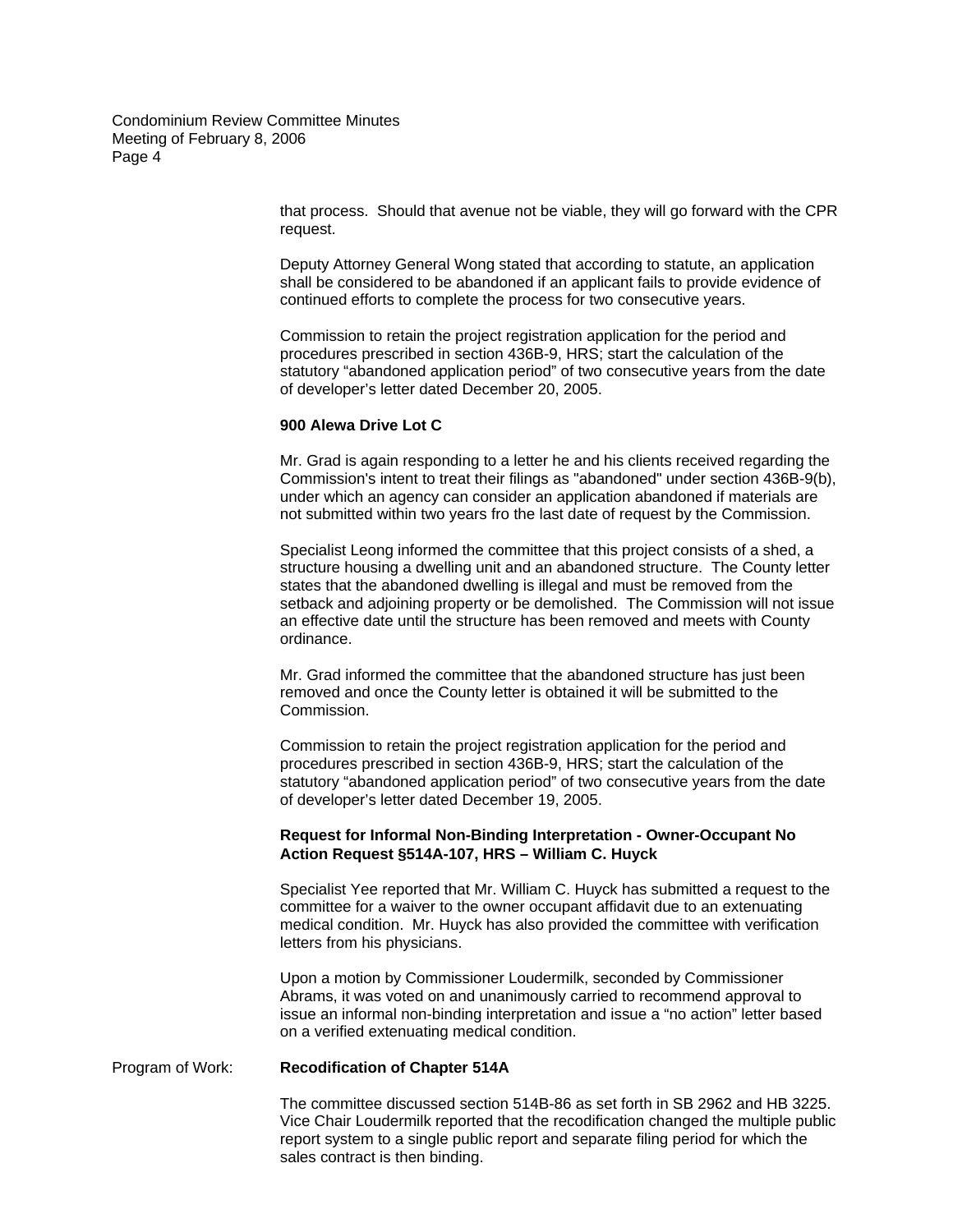> The Commission's testimony on Senate Bill No. 2962 supported the changes proposed in section 9 which makes it clear that when the developer desires to enter into binding sales contracts, the developer shall deliver to a prospective purchaser, or purchaser, a true copy of the developer's public report together with two copies of the notice of the prospective purchaser's or purchaser's thirty-day cancellation right; one of the copies of the notice may be used by the purchaser to cancel the transaction or waive the purchaser's right to cancel the transaction.

Objection was received by members of the Commission's Blue Ribbon Recodification Advisory Committee who worked on the recodification efforts.

Commissioner Abrams suggested when providing the 30-day notice also provide another copy of the developer's public report. He further questioned if there is language in the law specific to when the 30-day notice is to be given.

Vice Chair Loudermilk reported that the single public report is a very large document and to provide the documentation again may be burdensome as it includes the declaration, bylaws and map.

Specialist Yee reported that staff has never received any problems with this issue in the past.

Chair Kuriyama stated that there is a need to control when the reports are binding and the need to send out the 30 day notice.

Vice Chair Loudermilk reported that the consumer harm would be addressed by making another copy of the public report available to the purchaser.

SEO Kimura reported that better disclosures are needed up front about the binding contract. Need comments on HB 3225 and SB 2962 which are the CAI introduced bills on 514B.

Commissioner Ball suggested that reference be made on the public report form itself to reread the documents or look at the web for a copy of the documents. The 30 day notice gives them an urgency to review the information.

Commissioner Abrams questioned whether the one public report will still be effective for 13 months?

Specialist Yee replied that the public report will be non-expiring and should there be any changes, the developer would be required to do an amendment, but need not stop sales.

Chair Kuriyama suggested that 1) the public report have a disclosure that any sales contract is non binding until 30 day notice is received and that it clearly state the right of rescission in the public report; 2) if the notice is sent out 6 months after the effective date of the public report, the developer shall provide another copy or have the full report available online for inspection and 3) include a checkbox for receipt of public report and amendments.

Commissioner Okawa suggested further that brokers handling sales need to work with potential clients and should be provided with educational awareness.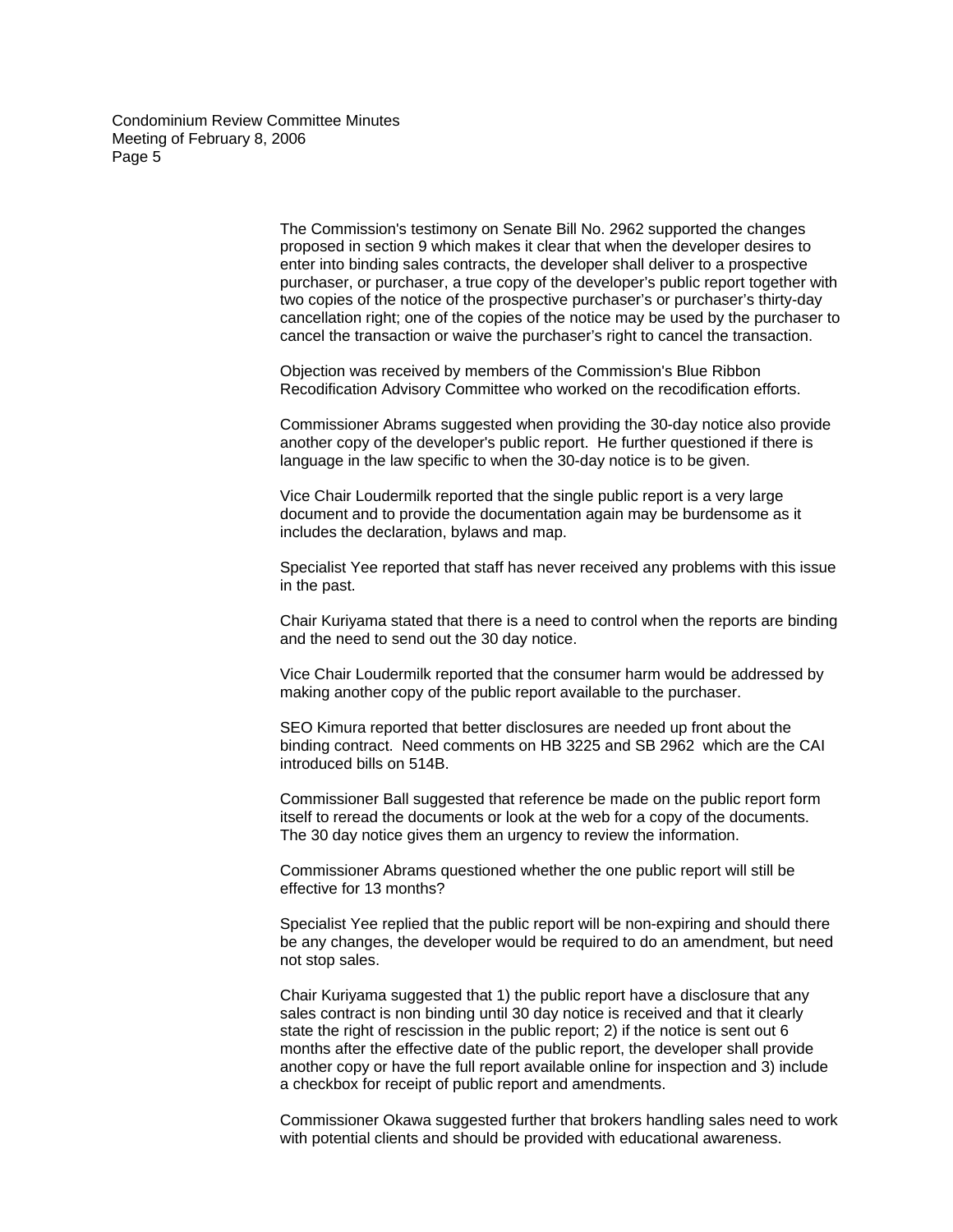> Commissioner Yamanaka noted that disclosures are lacking from an education prospective and that brokers should be made more responsible.

Upon a motion by Commissioner Loudermilk, seconded by Commissioner Okawa, it was voted on and unanimously carried to recommend approval to withdraw the Commission's requested revision to section 514B-86(a)(1), HRS, as set forth in SB 2962 and HB 3225, and to implement section 514B-86(1), HRS, administratively as follows:

- 1) Include in the Commission's prescribed form for a developer's public report a disclosure that the sales contract is not binding until the 30 day notice has been given;
- 2) Require that the developer shall either (a) resend the developer's public report and any amendments; or (b) make it available on a publicly accessible website, if the 30-day notice is sent more than 6 months after the date of the developer's public report;
- 3) Include in the receipt for the 30-day notice check-boxes for buyers to choose 2(a) or (b).

Further recommend approval to include broker educational awareness program regarding the recodification.

# **Government and Legislative Participation & Report**

SEO Kimura briefed the committee on the status of bills relating to condominiums being heard at the Legislature this session. Review the bills assigned for testimony or monitoring, especially bills affecting Chapters 467, 514A, and 514B, and email comments and recommendations immediately. Housekeeping concerns and recommendations can be handled in the testimony but substantive concerns and recommendations can only be handled at Commission meetings, unless there is delegation of authority. Commissioners are reminded that some individuals may attempt ex-parte communications.

# **Neighbor Island Outreach & Specialists Office of the Day**

The May 10, 2006 committee meetings and Specialists Office of the Day are scheduled to be held in Hilo on the island of Hawaii.

Condominium No comments, recommendations or concerns were received from the following: Organizations Forum: Community Associations Institute Hawaii Chapter, Alakahi Foundation, Hawaii Council of Association of Apartment Owners, Hawaii Independent Condominium and Cooperative Owners, Hawaii State Bar Association/Real Property & Financial Services Section, Land Use Research Foundation, Condominium Council of Maui, Hawaii Association of Realtors/Institute of Real Estate Management Hawaii Chapter/ Oahu Arm Committee, others.

Open Forum: No discussion presented.

CEF Budget & Upon a motion by Commissioner Abrams, seconded by Commissioner Nishihara, Finance Report: it was voted on and unanimously carried to recommend approval to accept the pro forma report for period ending December 31, 2005 subject to audit.

Executive Session: Upon a motion by Commissioner Nishihara, seconded by Commissioner Abrams, it was voted on and unanimously carried to enter into executive session, pursuant to Section 92-5(a)(4), HRS, "To consult with the board's attorney on questions